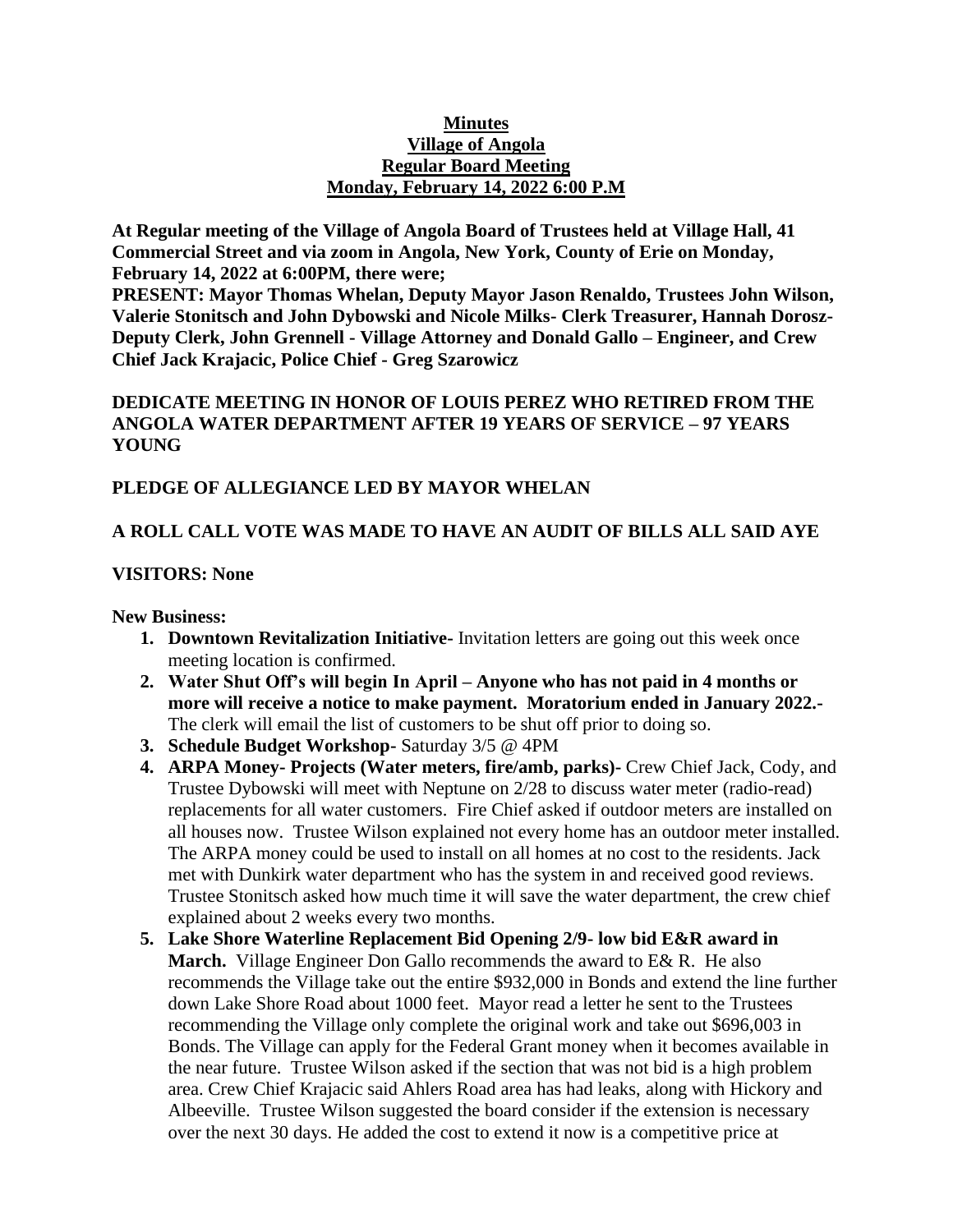\$259/lineal foot. Trustee Stonitsch asked how much water the Village is losing in this area- crew chief explained there are not able to tell if any water is being lost here.

**6. Refuse and Recycle Bid Opening 2/10-** The low bid was Waste Management with a required exception. The bid is unacceptable and next low bidder is Modern Disposal. The Recycling will be picked up every other week and 95-gallon totes will be delivered to each customer. The increase is about \$50 per year per unit and will be charged on the Village Tax Bill

### **REPORTS**

**Code Enforcement-** thanked the clerks in the office for assisting him in getting paperwork sent out and filed. Crosby's would like to add a sign on 4/1 to promote low gas prices. 75 Woodward needs a CFO, Mayor Whelan asked to keep and eye on High Street behind 73 Center Street for Springtime property maintenance.

**Trustee Dybowski-**Reported he will be meeting with the water department and Neptune to discuss outdoor water meter replacements

**Trustee Stonitsch** reported the ReDiscover Group will hold a Shamrock mingle on 3/12, and would like to look into the current application process for business music licenses. Trustee Wilson explained the Board will need to look and update code.

**Trustee Wilson-** Thanked Jack for working so hard this Winter to get all work completed. He also stated the Board will work better if everyone works together again.

#### **Trustee Renaldo-** no report

**Mayor Whelan-** reported a letter from legislator John Mills was sent to honorable crew chief Jack Krajacic thanking the DPW.

**Crew Chief -** no report

**Fire Chief -** no report

**Police Chief -** Crosby's was broken into and it was not just local - no arrest made yet. **Attorney –** reported he met with crew chief to view the SCADA system in the water tower to work on the insurance claim, and a letter was sent regarding water plant with no response. Mayor Whelan requests an Executive session at the end of meeting regarding water plant possible litigation.

**Clerk Treasurer-** reported a workshop is requested for fire department @ 5:30 on 3/14 to discuss vehicle purchases

### **Resolutions offered on February 14, 2021**

# **#1 AWARD REFUSE AND RECYCLE CONTRACT**

**WHEREAS,** the Village has advertised to bid for Refuse and Recycling Services for the Village of Angola, and

**WHEREAS**, the Village has received and reviewed three bids in response thereto, and **FURTHER RESOLVED** that the Village of Angola Board of Trustees hereby awards the lowest "Base" bid in the amount of \$223,601.28 (two hundred twenty-three thousand six hundred and one dollars and twenty-eight cents) to Modern Disposal 4746 Model City, PO Box 209, Model City, NY.

**BE IT RESOLVED**, the Village Board of the Village of Angola hereby authorizes the Mayor to sign and execute contract with Modern Disposal for the Refuse and Recycle Contract. A roll call was made, and all said Aye.

Trustee Wilson, Trustee Renaldo, Trustee Stonitsch, Trustee Dybowski, Mayor Whelan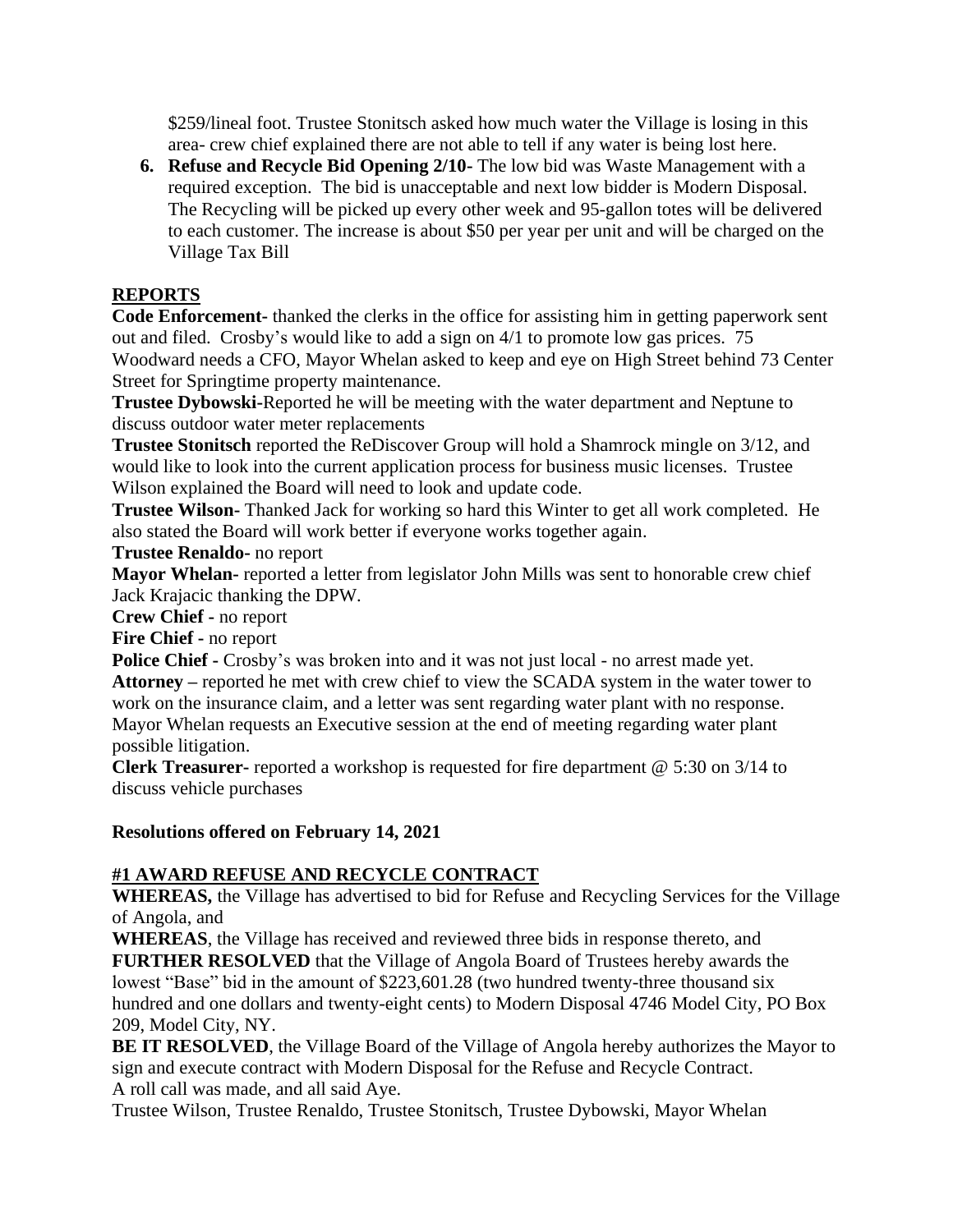# **#2 APPROVE MEMBERSHIP TO VOLUNTEER FIRE COMPANY**

**RESOLVED,** the Village of Angola Board of Trustees approves probationary membership of Kali Klepfer of 638 Dawn Ave, Angola to the Angola Volunteer Fire Company as reviewed and recommended by the executive board of said company on January 10, 2022.

A roll call was made, and all said Aye.

Trustee Wilson, Trustee Renaldo, Trustee Stonitsch, Trustee Dybowski, Mayor Whelan

# **#3 APPROVE ASSEMBLAGE PERMIT**

**BE IT RESOLVED** the Village of Angola Board of Trustees approves the assemblage application from the following:

- 1. Eric Blodgett of the Lake Shore Senior High School to hold the Annual Can/ Bottle Drive on Saturday March 5, 2022 from 8:30AM-3:00PM
- 2. Michelle Hornberger of JT Waugh Elementary School to hold the Shamrock Run on Thursday, March 24, 2022 from 9:00AM-10:30AM to close Woodward from the School parking lot to Sunset Drive.
- 3. Jill Wagner of ReDiscover Angola to hold a parade on Saturday, March 12 at 2:00PM to close Commercial Street starting at Washington to Main Street ending at Woodward Ave.

A motion was made by Trustee Stonitsch and seconded by Trustee Dybowski, unanimously carried.

# **#4 APPROVE SIDEWALK PERMIT**

**BE IT RESOLVED** the Village of Angola Board of Trustees approves the closure of the sidewalk and road on Main Street on March 12 from 2PM-10PM. Main Street will be closed from the entrance of the parking lot at 47 North Main Street (Kim's) to Center Street where a band will perform on Center Street pending certificate of insurance.

A motion was made by Trustee Wilson and seconded by Trustee Dybowski, unanimously carried.

# **#5 APPROVE SOUND AMPLIFICATION**

**BE IT RESOLVED** the Village of Angola Board of Trustees approves the sound application from BTR Brews for an acoustic band on Saturday, March 12, 2022 from 6PM-9PM. A motion was made by Trustee Stonitsch and seconded by Trustee Renaldo, unanimously carried.

# **#6 APPROVE PURCHASE OF WIRELESS DEVICES**

**BE IT RESOLVED** the Village of Angola Board of Trustees approves the purchase of the following to add to the Verizon Wireless Accounts:

- 1. A mobile hotspot for Fire Department
- 2. A cell phone and new line for Code Enforcement

Discussion: Trustee Stonitsch verified the code enforcement is getting a Village paid cell phone as he currently is under North Collins wireless plan.

A motion was made by Trustee Wilson and seconded by Trustee Dybowski, unanimously carried.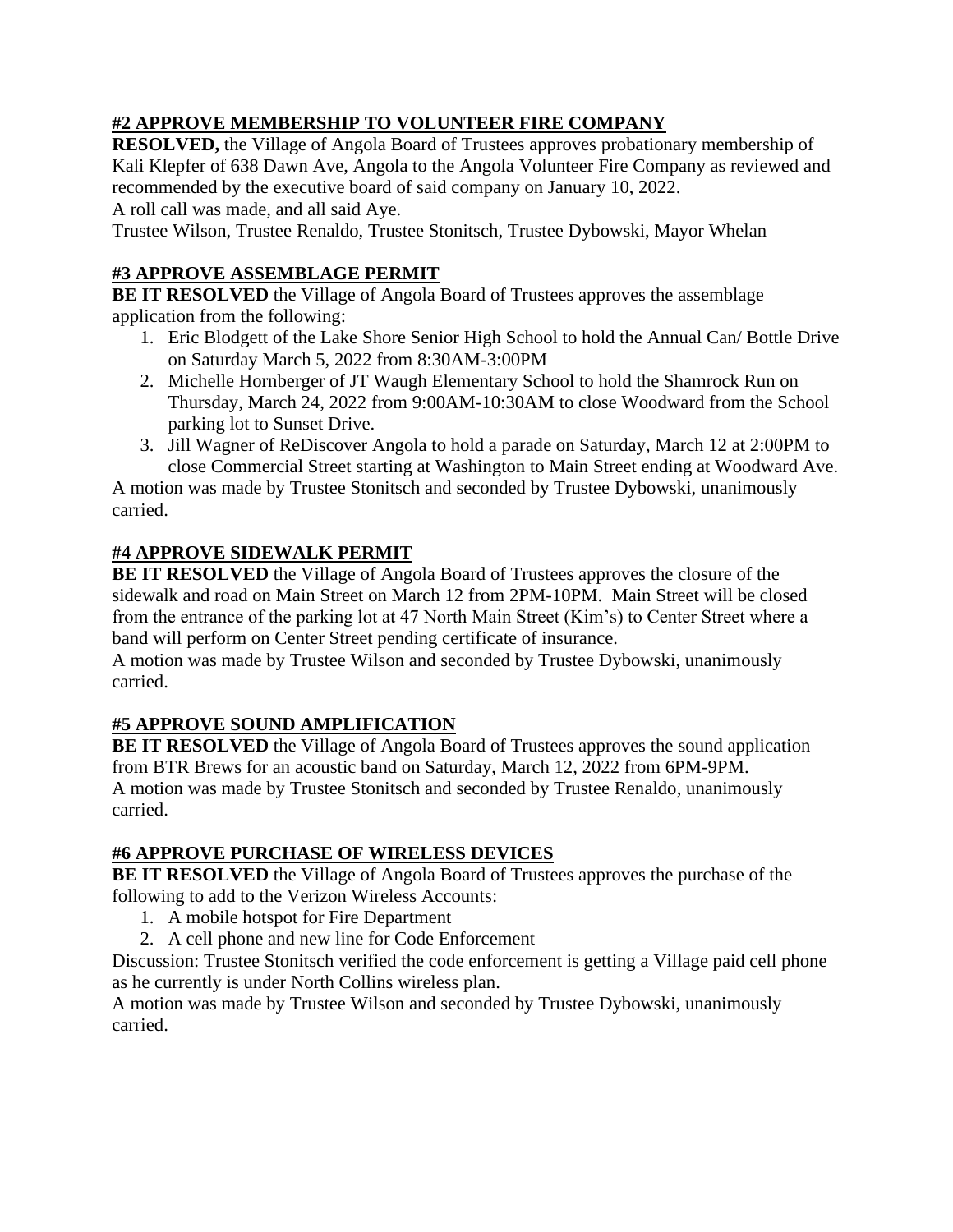# **#7 BOND RESOLUTION OF THE BOARD OF TRUSTEES OF THE VILLAGE OF ANGOLA, ERIE COUNTY, NEW YORK (THE "VILLAGE"), AUTHORIZING THE VILLAGE TO UNDERTAKE CERTAIN WATER SYSTEM IMPROVEMENTS TO PORTIONS OF THE VILLAGE'S WATER SYSTEM; STATING THE MAXIMUM ESTIMATED COST THEREOF IS \$934,000; APPROPRIATING SAID AMOUNT THEREFOR; AND AUTHORIZING THE ISSUANCE OF UP TO \$934,000 IN SERIAL BONDS OF THE VILLAGE TO FINANCE SAID APPROPRIATION**

WHEREAS, the Board of Trustees (the "Village Board") of the Village of Angola, Erie County, New York (the "Village"), is considering undertaking certain improvements to portions of the Village's water system including the replacement of approximately 2,200 feet of deteriorated 110+ year old 10-inch diameter cast iron waterline on Lake Shore Road with new 8 inch diameter PVC waterline including valves, ductile iron fittings, interconnections, abandonments, water service replacements, fire hydrants, appurtenances, paving, restoration, and all planning, design, engineering, legal and permitting costs in connection therewith and the financing thereof as described in an engineering report prepared by Donald Gallo, Consulting Engineer, P.C. on January 12, 2022 (the "Project"). A complete copy of the engineering report is available for public inspection during normal business hours at the office of the Village Clerk of the Village of Angola, Village Hall, 41 Commercial Street, Angola, New York 14006; and

WHEREAS, pursuant to a resolution adopted on July 15, 2021, the Village Board, acting as lead agency under the State Environmental Quality Review Act and the regulations of the New York State Department of Environmental Conservation promulgated thereunder (6 NYCRR Part 617) (collectively, "SEQRA"), (i) determined that the Project constitutes an "Unlisted" action within the meaning of SEQRA, and (ii) that the Project will not have any significant adverse environmental impacts and adopted a negative declaration under SEQRA to such affect; and

WHEREAS, the Village Board now wishes to appropriate funds for the Project and to authorize the issuance of the Village's serial bonds and bond anticipation notes to be issued to finance the aforementioned specific object or purpose.

NOW, THEREFORE, THE BOARD OF TRUSTEES OF THE VILLAGE OF ANGOLA, ERIE COUNTY, NEW YORK (the "Village") HEREBY RESOLVES (by the favorable vote of not less than two-thirds of all the members of such body), AS FOLLOWS:

SECTION 1. The Village is hereby authorized to undertake the Project, as described in the recitals hereof.

SECTION 2. The Village is hereby authorized to issue up to \$934,000 principal amount of serial bonds (including, without limitation, statutory installment bonds) pursuant to the provisions of the Local Finance Law, constituting Chapter 33-a of the Consolidated Laws of the State of New York (the "Law") to finance the estimated cost of said specific object or purpose, or bond anticipation notes in anticipation of the such bonds.

SECTION 3. It is hereby determined that the maximum estimated cost of the aforementioned specific object or purpose is \$934,000, said amount is hereby appropriated therefor and the plan for the financing thereof shall consist of (i) the issuance of up to \$934,000 in serial bonds of the Village, or bond anticipation notes issued in anticipation of such serial bonds,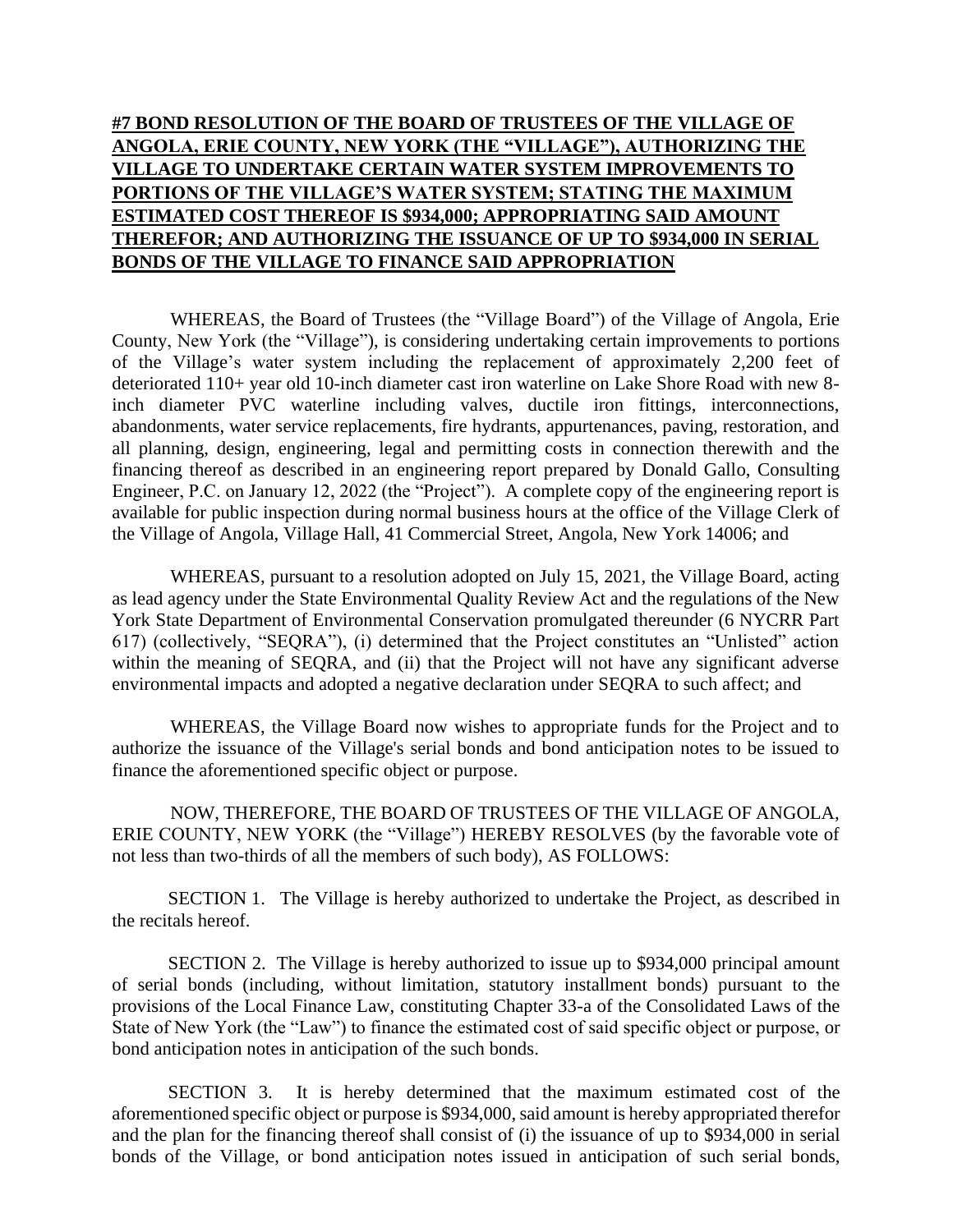authorized to be issued pursuant to Section 2 of this resolution, (ii) the application of any grant monies received by the Village from the State of New York or the New York State Environmental Facilities Corporation including Drinking Water State Revolving Fund and Water Infrastructure Improvement Act grants, Rural Development Water and Environment Program grants from the United States Department of Agriculture, and State of New York Water Grants and Community Development Block Grants to either directly pay or reimburse a portion of the cost of the Project and/or to repay a portion of any such bond anticipation notes issued under the authority of this resolution, (iii) to the extent necessary, the levy and collection of taxes on all the taxable real property in the Village to pay the principal of said bonds or bond anticipation notes and the interest thereon as the same shall become due and payable.

SECTION 4. It is hereby determined that the period of probable usefulness of the aforementioned specific object or purpose is forty (40) years, pursuant to subdivision 1. of paragraph (a.) of Section 11.00 of the Law.

SECTION 5. The temporary use of available funds of the Village, not immediately required for the purpose or purposes for which the same were borrowed, raised or otherwise created, is hereby authorized pursuant to Section 165.10 of the Law, for the capital purposes described in Section 1 of this resolution. The Village shall reimburse such expenditures with the proceeds of the bonds or bond anticipation notes authorized by this resolution. This resolution shall constitute the declaration of the Village's "official intent" to reimburse the expenditures authorized by Section 1 hereof with the proceeds of the bonds and bond anticipation notes authorized herein, as required by the United States Treasury Regulations Section 1.150-2.

SECTION 6. The final maturity of the bonds herein authorized to be issued shall be in excess of five (5) years measured from the date of issuance of the first serial bond or bond anticipation note issued pursuant to this resolution.

SECTION 7. Each of the serial bonds authorized by this resolution and any bond anticipation notes issued in anticipation of said bonds shall contain the recital of validity prescribed by Section 52.00 of the Law and said serial bonds and any bond anticipation notes issued in anticipation of said bonds shall be general obligations of the Village, payable as to both principal and interest by a general tax upon all the real property within the Village subject to applicable statutory limits, if any. The faith and credit of the Village are hereby irrevocably pledged to the punctual payment of the principal and interest on said serial bonds and bond anticipation notes and provisions shall be made annually in the budget of the Village by appropriation for (a) the amortization and redemption of the bonds and bond anticipation notes to mature in such year and (b) the payment of interest to be due and payable in such year.

SECTION 8. Subject to the provisions of this resolution and of the Law, pursuant to the provisions of Section 30.00 relative to the authorization of the issuance of serial bonds and bond anticipation notes or the renewals of said obligations and of Sections 21.00, 50.00, 54.90, 56.00 through 60.00, 62.10 and 63.00 of the Law, the powers and duties of the Village Board relative to authorizing serial bonds and bond anticipation notes and prescribing terms, form and content as to the sale and issuance of the bonds herein authorized, including without limitation the determination of whether to issue bonds having substantially level or declining debt service and all matters related thereto, and of any bond anticipation notes issued in anticipation of said bonds, and the renewals of said bond anticipation notes, are hereby delegated to the Village Treasurer, as the chief fiscal officer of the Village (the "Village Treasurer"). Further, in connection with bonds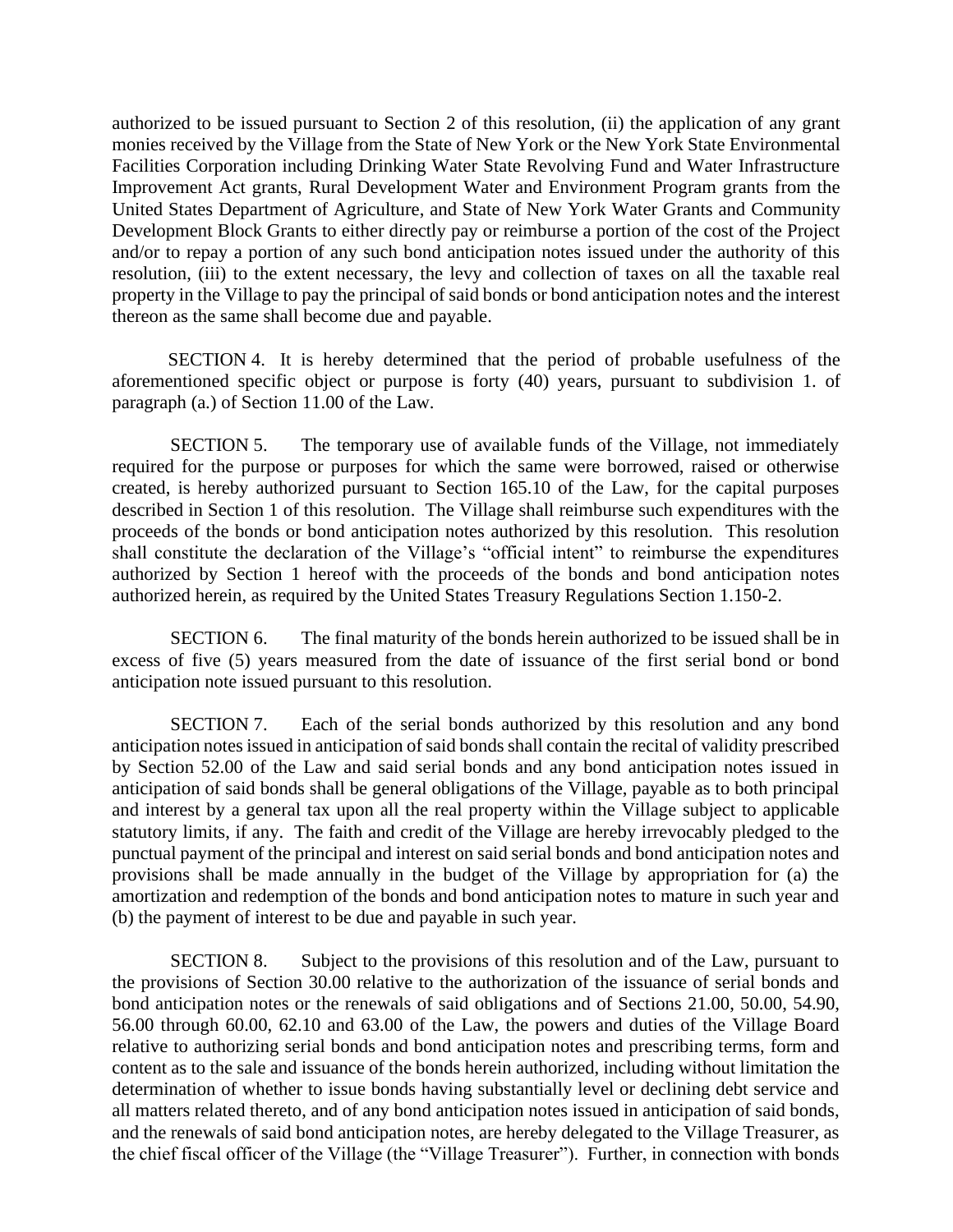and bond anticipation notes issued under the authority of Section 2 hereof, the power to issue and sell bonds or bond anticipation notes to the New York State Environmental Facilities Corporation pursuant to Section 169.00 of the Law is hereby delegated to the Village Treasurer. Such bonds or notes shall be of such terms, form and contents as may be prescribed by said Village Treasurer consistent with the provisions of the Law. Further, pursuant to paragraph b. of Section 11.00 of the Law, in the event that bonds to be issued for any of the specific object or purpose authorized by this resolution are combined for sale, pursuant to paragraph c. of Section 57.00 of the Law, with bonds to be issued for one or more objects or purposes authorized by other resolutions of the Village Board, then the power of the Village Board to determine the "weighted average period of probable usefulness" (within the meaning of paragraph a. of Section 11.00 of the Law) for such combined objects or purposes is hereby delegated to the Village Treasurer, as the chief fiscal officer of the Village.

SECTION 9. The Village Treasurer is hereby further authorized, at their sole discretion, to execute a project financing and loan agreement, and any other agreements with the New York State Department of Environmental Conservation and/or the New York State Environmental Facilities Corporation, including amendments thereto, and including any instruments (or amendments thereto) in the effectuation thereof, in order to effect the financing or refinancing of the specific object or purpose described in Section 1 hereof, or a portion thereof, by a serial bond, a statutory installment bond and/or a bond anticipation note issue in the event of the sale of same to the New York State Environmental Facilities Corporation.

SECTION 10. The Village Treasurer is hereby further authorized to take such actions and execute such documents as may be necessary to ensure the continued status of the interest on the bonds authorized by this resolution and any notes issued in anticipation thereof, as excludable from gross income for federal income tax purposes pursuant to Section 103 of the Internal Revenue Code of 1986, as amended (the "Code") and to designate the bonds authorized by this resolution and any notes issued in anticipation thereof, if applicable, as "qualified tax-exempt bonds" in accordance with Section  $265(b)(3)(B)(i)$  of the Code.

SECTION 11. The Village Treasurer is further authorized to enter into a continuing disclosure undertaking with or for the benefit of the initial purchasers of the bonds or notes in compliance with the provisions of Rule 15c2-12, promulgated by the Securities and Exchange Commission pursuant to the Securities Exchange Act of 1934.

SECTION 12. The intent of this resolution is to give the Village Treasurer sufficient authority to execute those applications, agreements and instruments, or to do any similar acts necessary to effect the issuance of the aforesaid serial bonds or bond anticipation notes without resorting to further action of the Village Board.

SECTION 13. In accordance with Section 36.00 of the Law, this resolution is subject to a permissive referendum in the manner prescribed by Article Nine of the Village Law of the State of New York (the "Village Law"). The Village Clerk is authorized and directed, within ten (10) days after the date of adoption of this resolution by the Board of Trustees, to post and publish a notice with respect to this resolution satisfying the requirements of Section 9-900 of the Village Law, which shall set forth the date of adoption of this resolution, shall contain an abstract hereof, and shall specify that this resolution was adopted subject to a permissive referendum. Such notice shall be published in the official newspaper of the Village for such purposes.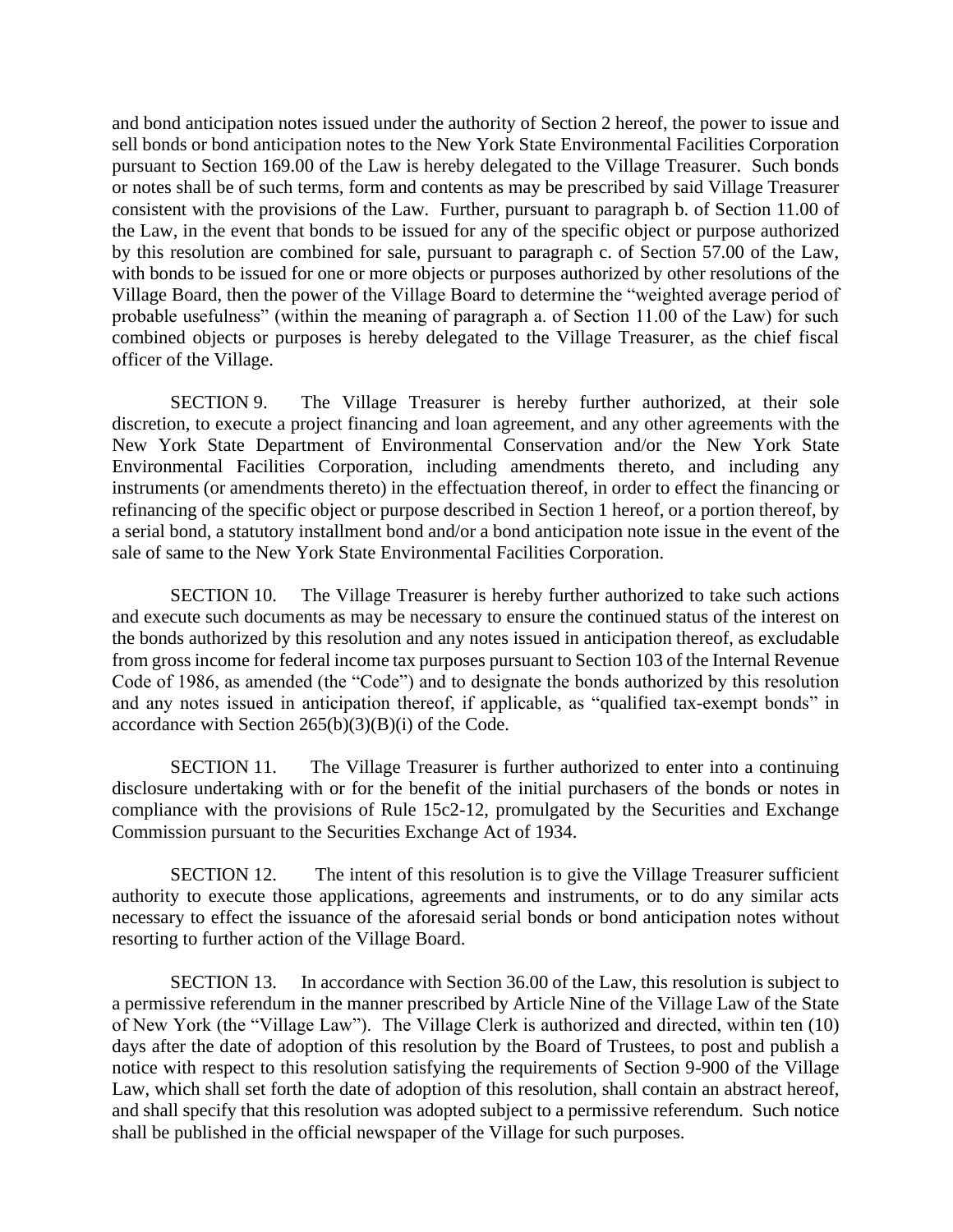SECTION 14. The validity of the bonds authorized by this resolution and of any bond anticipation notes issued in anticipation of said bonds may be contested only if:

(a) such obligations are authorized for an object or purpose for which the Village is not authorized to expend money; or

(b) the provisions of law which should be complied with at the date of the publication of such resolution are not substantially complied with,

and an action, suit or proceeding contesting such validity is commenced within twenty (20) days after the date of such publication; or

(c) such obligations are authorized in violation of the provisions of the constitution.

SECTION 15. As soon as reasonably possible after the date that this resolution takes effect, the Village Clerk is hereby authorized and directed to cause a copy of this resolution, or a summary thereof, to be published in full in the official newspaper of the Village for such purposes, together with a notice of the Village Clerk in substantially the form provided in Section 81.00 of the Law.

The question of the adoption of the foregoing resolution was duly put to a vote on roll call, which resulted as follows:

AYES: NAYS: Mayor, Thomas Whelan Deputy Mayor, Jason Renaldo Trustee, Valerie Stonitsch Trustee, John Wilson Trustee, John Dybowski

### **#8 ADVERTISE PUBLIC NOTICE FOR PERMISSIVE REFERUNDUM VILLAGE OF ANGOLA**

**NOTICE IS GIVEN,** that the Board of Trustees of the Village of Angola, Erie County, New York (the "Village"), at a regular meeting held on February 14, 2022, duly adopted, subject to a permissive referendum, a resolution, an abstract of which is set forth below:

In accordance with the New York State Village Law, such resolution will take effect thirty days after the date of its adoption, unless prior to the close of such thirty (30) day period there is filed with the Village Clerk a petition, subscribed and acknowledged by at least twenty percent (20%) qualified electors of the Village, as shown on the Village's register of electors for the last general Village election, protesting against such resolution and requesting that it be submitted for approval or disapproval by the qualified electors of the Village. If such a qualifying petition is filed, a proposition for approval of the resolution shall be submitted at a regular election held not less than ten (10) and not more than sixty (60) days after the filing of such petition.

Such Resolution was entitled: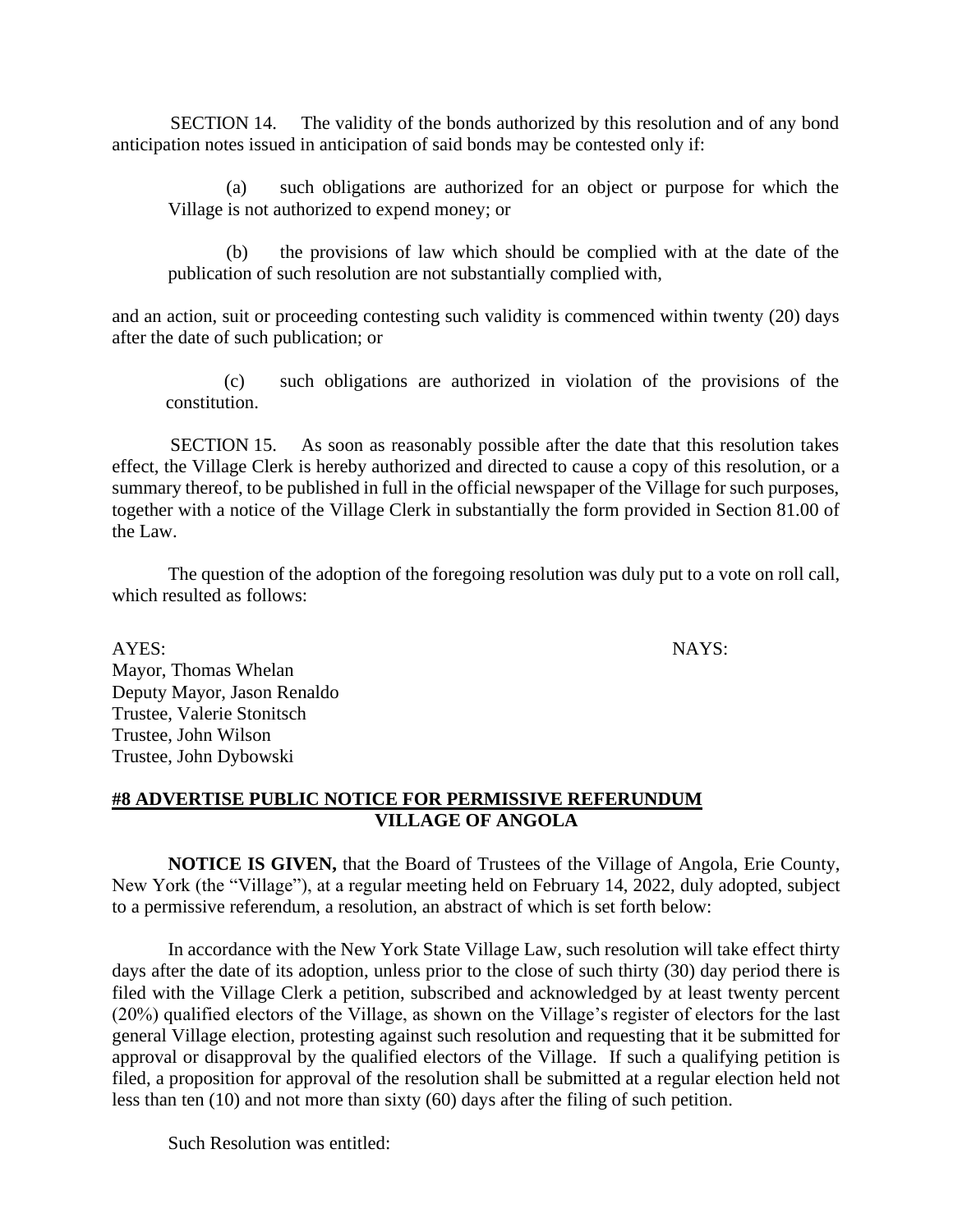#### **BOND RESOLUTION OF THE BOARD OF TRUSTEES OF THE VILLAGE OF ANGOLA, ERIE COUNTY, NEW YORK (THE "VILLAGE"), AUTHORIZING CERTAIN WATER SYSTEM IMPROVEMENTS; STATING THE MAXIMUM ESTIMATED COST THEREOF IS \$934,000; APPROPRIATING SAID AMOUNT THEREFOR; AND AUTHORIZING THE ISSUANCE OF UP TO \$934,000 IN SERIAL BONDS OF THE VILLAGE TO FINANCE SAID APPROPRIATION**

An abstract of such bond resolution, concisely stating the purpose and effect thereof, being as follows:

1. The Village was authorized to undertake waterline replacements and has caused Donald Gallo, Consulting Engineer, P.C., the Village's engineers, to prepare an engineering report entitled "Village of Angola, Water System Improvements Lake Shore Road Waterline Replacement" dated January 12, 2022, and on file in the office of the Village Clerk (the "Engineer's Report") incorporating the replacement of approximately 2,200 feet of deteriorated 110+ year old 10-inch diameter cast iron waterline on Lake Shore Road with new 8-inch diameter PVC waterline including valves, ductile iron fittings, interconnections, abandonments, water service replacements, fire hydrants, appurtenances, paving, restoration, and all planning, design, engineering, legal and permitting costs in connection therewith and the financing thereof (the "Project").

2. The Village was authorized to issue up to \$934,000 principal amount of serial bonds (including, without limitation, statutory installment bonds) pursuant to the provisions of the Local Finance Law, constituting Chapter 33-a of the Consolidated Laws of the State of New York (the "Law") and to finance the Project.

3. It was determined that the maximum aggregate cost of the aforesaid specific object or purpose is \$934,000, said amount was appropriated therefore and the plan for the financing thereof shall consist of (i) the issuance of up to \$934,000 in serial bonds of the Village, or bond anticipation notes issued in anticipation of such serial bonds, authorized to be issued pursuant to Section 2 of this resolution, (ii) the application of any grant monies received by the Village from the State of New York or the New York State Environmental Facilities Corporation including Drinking Water State Revolving Fund and Water Infrastructure Improvement Act grants, Rural Development Water and Environment Program grants from the United States Department of Agriculture, and State of New York Water Grants and Community Development Block Grants to either directly pay or reimburse a portion of the cost of the Project and/or to repay a portion of any such bond anticipation notes issued under the authority of this resolution, (iii) to the extent necessary, the levy and collection of taxes on all the taxable real property in the Village to pay the principal of said bonds or bond anticipation notes and the interest thereon as the same shall become due and payable.

4. It was determined that the period of probable usefulness of the aforementioned specific object or purpose is forty (40) years, pursuant to subdivision 1 of paragraph (a.) of Section 11.00 of the Law.

5. The temporary use of available funds of the Village, not immediately required for the purpose or purposes for which the same were borrowed, raised or otherwise created, was authorized pursuant to Section 165.10 of the Law, for the capital purposes described in the resolution. The Village shall reimburse such expenditures with the proceeds of the bonds or bond anticipation notes authorized by the resolution. The resolution shall constitute a declaration of